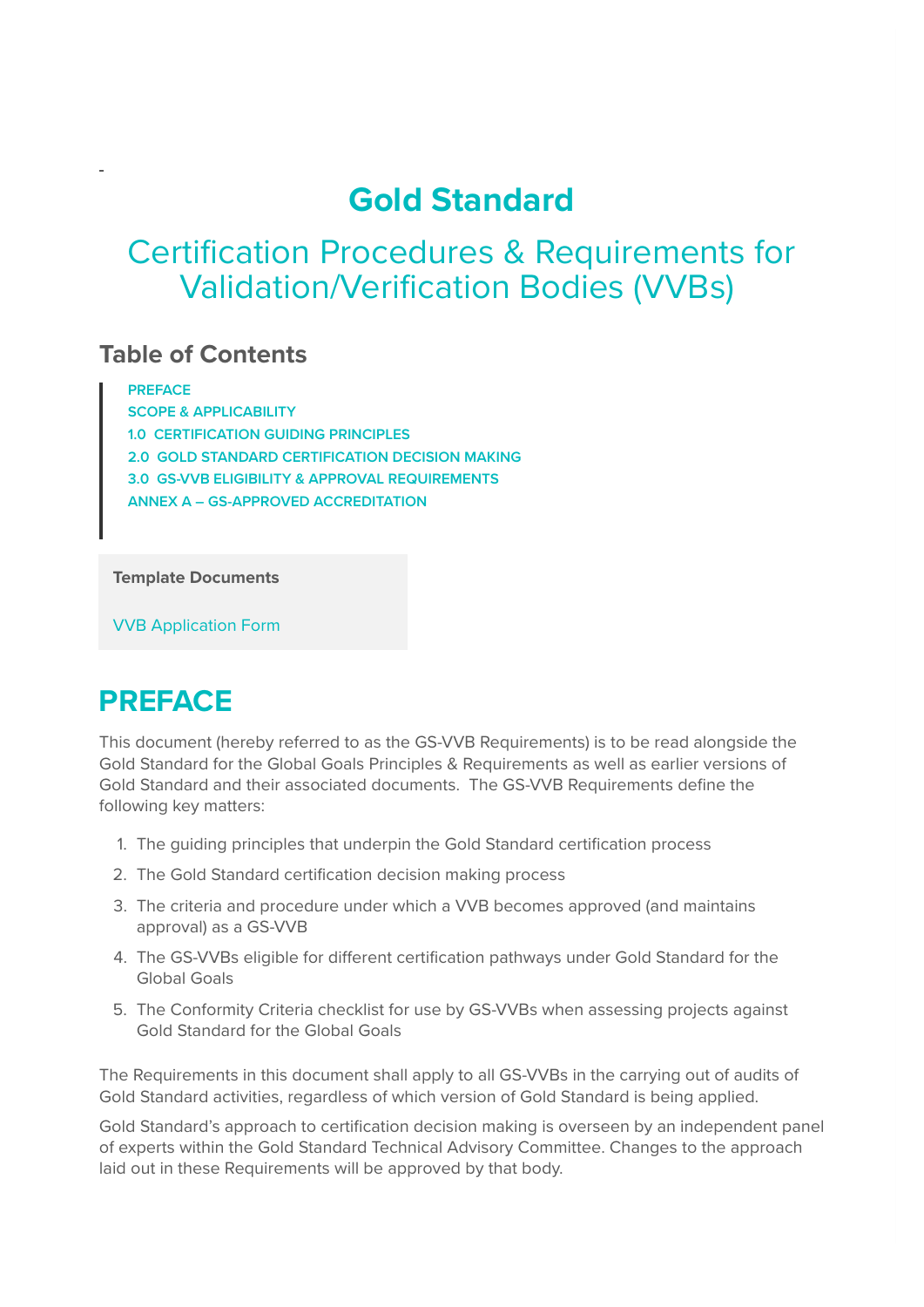# **SCOPE & APPLICABILITY**

This document sets out the Principles and Requirements for certification under the Gold Standard for Global Goals and earlier versions of Gold Standard. These Requirements are part of a broader set of documents which work together to create a consistent and credible approach to standards and certification of Projects and SDG Impacts.

The document is applicable to all VVBs seeking to conduct Validations and Verifications for Gold Standard for the Global Goals and for all earlier versions of Gold Standard.

### **EFFECTIVE DATE & GRACE PERIOD**

#### **Effective Date:**

The Requirements of this document shall be effective as of 14<sup>th</sup> August 2017. From 14<sup>th</sup> August 2017 only GS-VVBs, as defined in this document, shall be eligible to conduct Validation and Verification of Gold Standard projects, under any version of Gold Standard.

#### **Grace Periods for existing Gold Standard VVBs:**

VVBs eligible under earlier versions of Gold Standard must submit their application for approval under these Requirements no later than 01<sup>st</sup> November 2017 in order to take advantage of the Grace Period. Their proposed Team Leader and Validation/Verifier must also attend the mandatory Gold Standard for the Global Goals training planned during this period. The cut off

date for approval as GS-VVB applying the grace period is 01<sup>st</sup> March 2018. VVBs may continue to enter legal agreements for the provision of Gold Standard Validation and Verification services as follows:

- Up to  $1<sup>st</sup>$  November 2017 No restriction
- **T** From 1<sup>st</sup> November 2017 to the earlier of Gold Standard decision (in the event of rejection) or 1<sup>st</sup> March 2018 – if an application is submitted by 1st November 2017

Following approval of application the VVB is subject to these Requirements in full.

Any pre-existing Validation or Verification commitments (i.e., those with a fully executed legal agreement between VVB and Project Developer, signed on or before 14<sup>th</sup> August 2017 or between 14<sup>th</sup> August and 01<sup>st</sup> November 2017) may be completed as above.

Note that the above applies to existing eligible VVBs seeking to take advantage of the grace period. New VVBs can apply at any time after 14<sup>th</sup> August 2017 and will become eligible GS-VVBs from the date of approval. Likewise, any existing VVB not submitting an application by 1st November 2017 can submit a later application but will not benefit from the Grace Periods stated.

#### **For Project Developers:**

Up to 1<sup>st</sup> November 2017 any existing eligible VVBs may be contracted (i.e., legal agreement fully executed on or before this date) as per eligibility stated in Version 2.2 of the Gold Standard for Energy or 0.9 for A/R and Agriculture.

For appointments with legal agreements to be executed after the 1<sup>st</sup> November, Gold Standard shall publish a list of those VVBs that continue to be eligible to take on Validation and Verification services. The list shall then be updated on an ongoing basis as approvals are given or rejected.

# **1.0 CERTIFICATION GUIDING PRINCIPLES**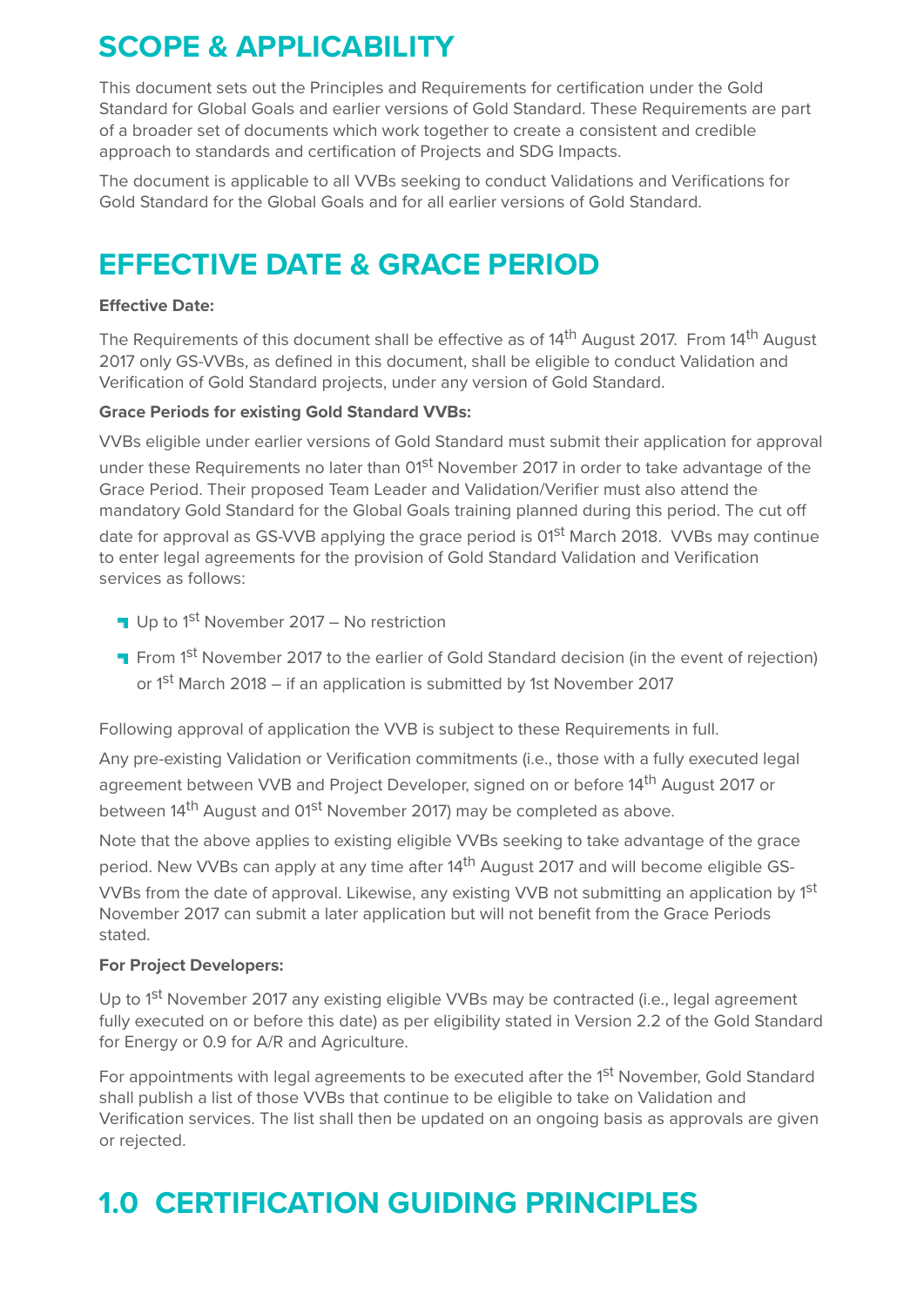- 1.1 Guiding PrinciplesThe Gold Standard Guiding Principles for Certification are as follows:
	- **T** The climate security and sustainable development contributions and impacts delivered by a project shall be thoroughly and accurately measured as well as reviewed by an approved independent third party AND Gold Standard.
	- **T** All Gold Standard NGO Supporters and other stakeholders can support the stakeholder consultation process and may be invited to provide input for every project at defined points in the certification process.
	- The project shall be transparent. The project's information shall be well documented to enable reproducibility and tracing of certified information. Approved Project documents shall be made public on the Gold Standard Registry unless pre-agreed as confidential (for example, in the case of commercially or privately sensitive information). The list of published documentation can be found in the Gold Standard for the Global Goals Principles & Requirements (and in some cases also specific Activity Requirements and Gold Standard Methodologies).
	- The project's conformity and progress shall be monitored, reported and independently Verified throughout the entire certification period as per the cycle described in Gold Standard for the Global Goals or earlier versions of Gold Standard.
	- **T** The project shall have a Monitoring & Reporting Plan, based on the outcome of the Safeguarding Principles Assessment, SDG Impacts and Stakeholder Consultation impacts. The parameters in the Monitoring & Reporting Plan shall be regularly monitored, clearly reported on and independently validated/verified.
	- **I** Independent, accredited validation & verification bodies shall verify that the project meets all rules and that all claims and any calculations are accurate.
	- **T** The Gold Standard Secretariat shall review all documentation and may require corrections or enhancements where needed to ensure that a project meets Gold Standard requirements. These corrections or enhancements may take place after the third party Validation or Verification if that is deemed to be incomplete or incorrect.

#### 1.2 ISEAL Alliance

1.2.1 Gold Standard aspires to become a full ISEAL Alliance Member and as such is evolving its

certification approach to be in line with the ISEAL Assurance Code<sup>[1]</sup>. Accordingly the Requirements will be reviewed and updated as part of the planned updates to the Standard and be brought further in line with the Codes. A notification of changes shall be issued to all affected parties, particularly Accreditation Bodies (where appropriate) and applicant or approved GS-VVBs and also published to the relevant section of the Gold Standard website.

1.2.2 The following provides a brief overview/comparison of the ISEAL Assurance Code principles and how they are broadly adhered to by these Requirements:

- **T** Consistency Gold Standard projects are first validated or verified by an accredited, third party GS-VVB. The Gold Standard then administers a Roster of Experts to conduct peer reviews of the recommendations /completed Validations and Verifications to enhance consistency and rigour. In addition, Gold Standard provides regular training and support to GS-VVBs, as well as tools, templates and guidelines to support a consistent and rigorous assessment process.
- Rigour The level of rigour applied by Gold Standard is dependent on the Certification pathway proposed. For example the application of a Gold Standard Approved Methodology defines the level of rigour and confidence required in its assessment. For the core Principles & Requirements, a combination of the Conformity Checklist, support and approval of GS-VVBs and close peer review ensures the level of rigour is maintained.
- **T** Competence GS-VVBs must first demonstrate they have the required audit competence via a Gold Standard Recognised Accreditation. Further they must demonstrate this experience to Gold Standard to become approved as well to undertake regular training.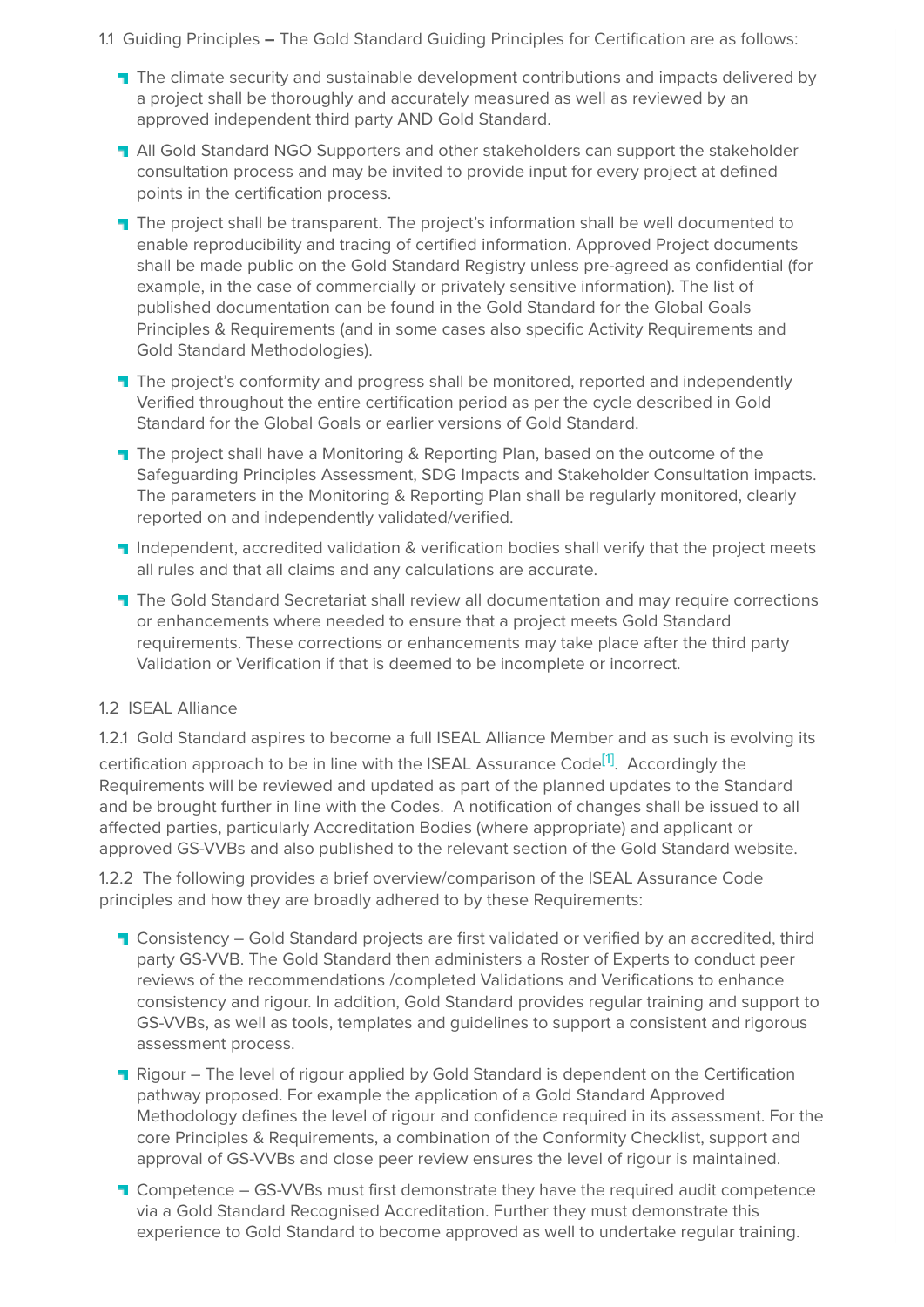This training and assessment approach is also applied to the Gold Standard Roster of Experts, who conduct peer reviews of the GS-VVB recommendations.

- **Impartiality Gold Standard recognises third party Accreditations as part of the approvals** process to become a GS-VVB. Gold Standard does not play any decision-making role in the assessment or accreditation decision making undertaken by the third party, thereby ensuring impartiality of first assessment. Gold Standard shall, however, share any performance feedback with the third party where appropriate and requested. With regards certification, a project may only enter the certification review process with a positive Validation or Verification opinion from a GS-VVB. It is not possible for Gold Standard to overturn a negative opinion, thereby ensuring impartiality of audit. Finally, the certification decision making process is supported by the Gold Standard independent Technical Advisory Committee and NGO Supporter community, who are able to review and raise concerns on any certification review.
- **T** Transparency All Gold Standard certification information is publicly available via the Gold Standard Registry. In certain cases, materials may be redacted, for example, in the case of commercially sensitive financial information.
- **T** Accessibility The process described in these Requirements is broadly similar to other standards operating similarly to Gold Standard. It is reflective of market expectation though Gold Standard commits to reviewing accessibility at each planned review.

### **2.0 GOLD STANDARD CERTIFICATION DECISION MAKING**

2.1 The Gold Standard Secretariat is responsible for confirming certification decisions. There are a number of safeguards in place to ensure that this process maintains the principles of set out in Section 1.0, as described in this section.

2.2 Overview – Gold Standard certification decision making is undertaken as a five step process, with specific timings and details dependent on the certification pathway sought by the project. The steps are briefly described as follows:

STEP 1 – The Project Developer appoints a GS-VVB who is eligible for the specific certification pathway sought. The process for GS-VVB approval and eligibility is described in this document. The appointment and contracting is between the Project Developer and the GS-VVB but shall include a scope of work that is comprehensive and suitable for the certification pathway sought.

STEP 2 – The GS-VVB conducts a Validation or Verification (as appropriate to Project status) of the Project. This involves team appointment, audit planning, site visit, assessment of conformity to the Gold Standard Principles & Requirements, or earlier versions of Gold Standard and associated documents and ultimately the provision of a Validation or Verification Report to Gold Standard.

STEP 3 – If the Validation or Verification Report is positive, then a review is initiated by Gold Standard. This involves peer review by at least one expert (in some cases a second reviewer is also appointed at Gold Standard's discretion, for example, very large or first-of-kind projects). The documentation is also posted for review and comment by the Gold Standard Technical Advisory Committee (TAC) and NGO Supporter community. During this step, NCs, CARs, OBs and FARs may be raised, beyond those that may have already been raised by the GS-VVB. Certification can only proceed if these are resolved.

STEP 4 – Certification is provided if:

- **T** The GS-VVB provided a positive Validation or Verification Report (and has not subsequently removed or changed this position during the Gold Standard review).
- The Gold Standard Secretariat peer review is satisfied that all CARs and NCs are fully resolved (including any associated with TAC, NGO Supporter or stakeholder inputs as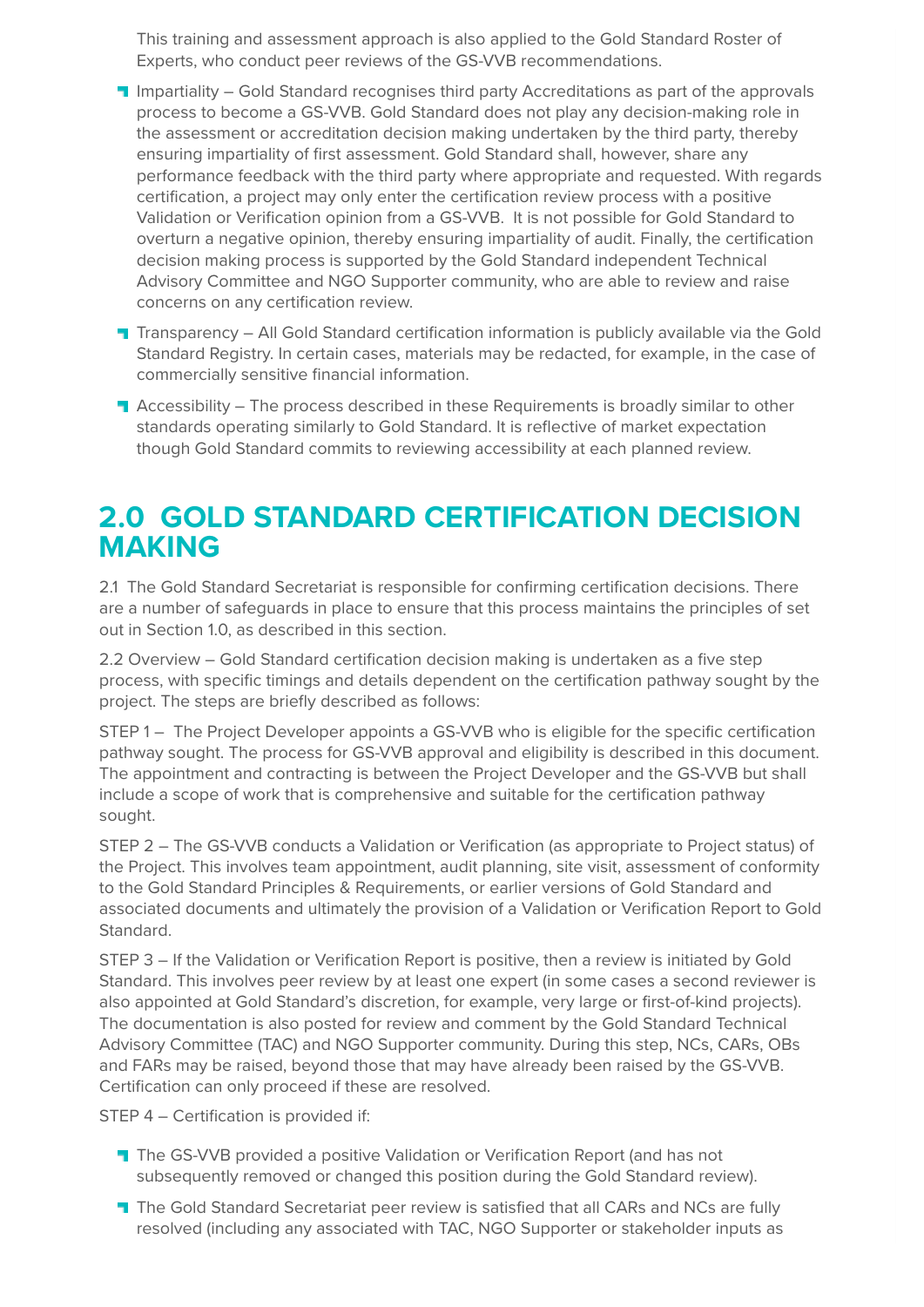below).

**T** There are no outstanding TAC or NGO Supporter comments unresolved (see 2.3).

STEP 5 – The certification decision along with any certificates are published to the Gold Standard Registry as confirmation.

2.3 NGO Supporters and other actors (as defined by Gold Standard in certain Activity Requirements) are stakeholders to the certification process, as opposed to decision makers. Their comments shall be discussed with the Gold Standard TAC if they cannot be resolved directly between the Secretariat and Supporter. The decision on how/if to address stakeholder comments therefore lies with the Gold Standard TAC.

### **3.0 GS-VVB ELIGIBILITY & APPROVAL REQUIREMENTS**

3.1 This section describes the procedure and requirements for a VVB to become eligible and to maintain eligibility to conduct Validation and Verification assessments in support of Gold Standard Certification. An approved VVB is known as a GS-VVB and they are eligible for a number of different certification pathways under Gold Standard for the Global Goals, dependent on their accreditation and competency backgrounds.

3.2The approval of VVBs/individual experts by the Gold Standard is provided on an ongoing basis. The approval may be reassessed and/or revoked at any time at the sole discretion of the Gold Standard, overseen by the Gold Standard TAC.

3.3 To apply for GS-VVB status, a VVB shall provide evidence that the following Requirements have been met.

Provide an application to the Gold Standard that:

(a) Confirms adherence to the Gold Standard Principles (as per this document and the Gold Standard for the Global Goals Principles and Requirements), AND

(b) Confirms that the applicant has no financial interest in and no conflict of interest with Gold Standard or any Gold Standard Project (save for the provision of Validation/Verification services), AND

- (c) Confirms which certification pathway options the VVB applies for (see Annex A), AND
- (d) Includes/appends evidence confirming items below:
	- **T** Evidence of current accreditation under a Gold Standard approved Accreditation, defined in 3.8 below
	- **T** Demonstration of team structure and key individuals competence (via CVs) relevant to the scope of the certification pathway(s) for which approval is sought. At least one Team Leader and one Validator/Verifier shall be named in the application; further can be included or named at a later date, subject to the payment of additional fee for further individuals. Structure and Competence are defined in 3.10.
	- **T** Demonstration that the team structure put forward has the necessary capacity and resilience to maintain its ability to audit Gold Standard projects. For example, proof that the team is resilient to changes in staffing and has the necessary resource and backing to see through proposed workload.

3.4 GS-VVB status is granted for a period of 36 months from the date of approval to the documentation required under 3.3, above. Prior to expiration, the GS-VVB shall re-submit the full set of information, updated as required in 3.3 for re-approval. An application for re-approval shall be submitted no later than 6 weeks prior to the end of the 36 month period.

3.5 Gold Standard shall take into account any performance concerns during the 36 month period when considering the re-approval.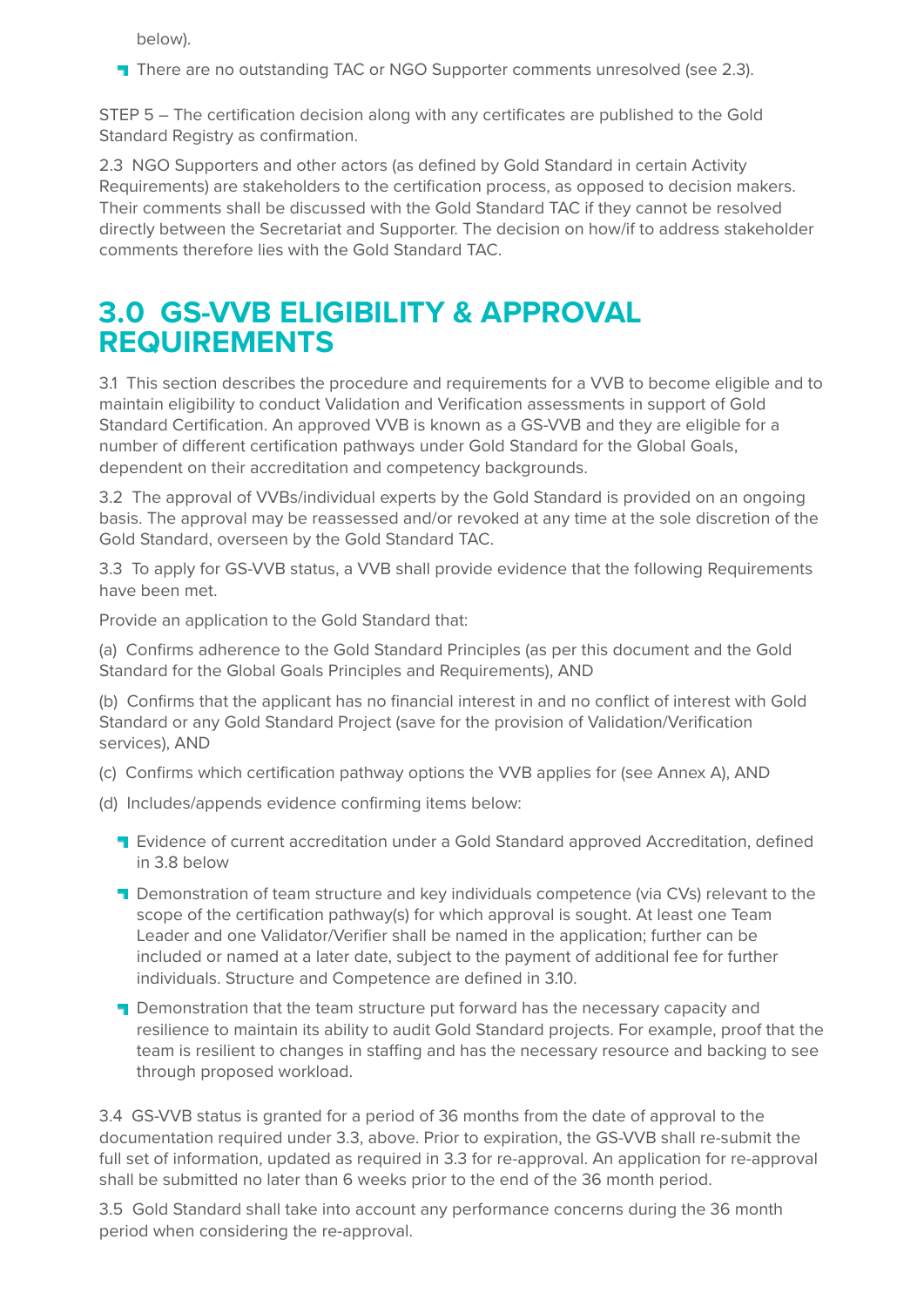3.6 Approval and re-approval is conducted via a 4- and 3-week review period, respectively, decided upon by Gold Standard and overseen by the Gold Standard TAC. Where an application is rejected, Gold Standard shall provide feedback indicating the rationale for rejection. Reapplication by the VVB may be submitted not sooner than 6 months after the date of communication of rejection by Gold Standard and shall include details of how the areas of feedback provided have been addressed, improved upon and resolved.

3.7 During the 36 month period from the date of approval the GS-VVB (any named GS Team Leader or GS Validator/Verifier as defined in 3.3 and 3.10) shall attend all trainings and complete all exams as specified in 3.13 below.

3.8 The GS-VVB shall employ or have access to, sufficient personnel/resources to cover its operations related to the applicable certification pathways. The individual expert/audit team including auditors, technical experts, technical reviewers, etc. shall be competent for the functions they perform, including making required technical judgements. The requirements are described in 3.10, below.

#### 3.9 Accreditation

3.9.1 To be eligible to become a GS-VVB, a VVB must hold a current accreditation that is recognised by Gold Standard. The list of recognised accreditation programmes is included in Annex A and is updated under approval by Gold Standard TAC.

3.9.2 VVBs shall notify Gold Standard of any inconsistency between the requirements set down by any Recognised Accreditaiton and those of the Gold Standard. Gold Standard shall advise the VVB on the course of action.

3.9.3 In the event that a GS-VVB loses or does not renew its Accreditation during the 36 month period from the date of approval, it shall immediately notify Gold Standard and provide details of all Projects for which it has contracts that require conclusion. Gold Standard shall direct the GS-VVB on any additional course of action to conclude outstanding Validations/Verifications.

#### 3.10 Structure & Competence

The following structure and competency guidelines are provided to GS-VVBs. Failure by a GS-VVB to adhere to these guidelines shall be taken into account during any re-approvals process.

#### 3.10.1 Structure and Competence of audit teams

For each Validation or Verification conducted by the GS-VVB, the team shall be defined in the Validation or Verification Report. Each team shall at minimum include a Gold Standard Team Leader and a Gold Standard Lead Validator/Verifier. These shall be those named in the initial application as defined in 3.3 or further nominated (fees apply) during the 36 month eligibility period. If the VVB maintains a roster of other experts/auditors for accommodating cases of staff changes, this too shall be reported as a part of the initial application. Gold Standard does not approve the teams appointed to individual Validations or Verifications but reserves the right to comment on the appropriateness and experience of the GS-VVB team.

3.10.2 An audit team employed by a GS-VVB shall collectively have the necessary competence, including:

(a) The GS-VVB shall ensure that the team has the necessary knowledge and experience to evaluate against Gold Standard for Global Goals or earlier versions of Gold Standard Requirements and other related documents including the following, as related to the pathways for which they are eligible to conduct Validation and Verification:

- **H** Host country (or regional) experience: This includes knowledge about the economy, geography, climate, culture, social conditions, and local language of a given country or region.
- **F** Environmental matters.
- Socio-economic matters.
- **T** Language: Language skills as relevant and required in the country or region (note that English is the language required to be used in reporting to and communicating with Gold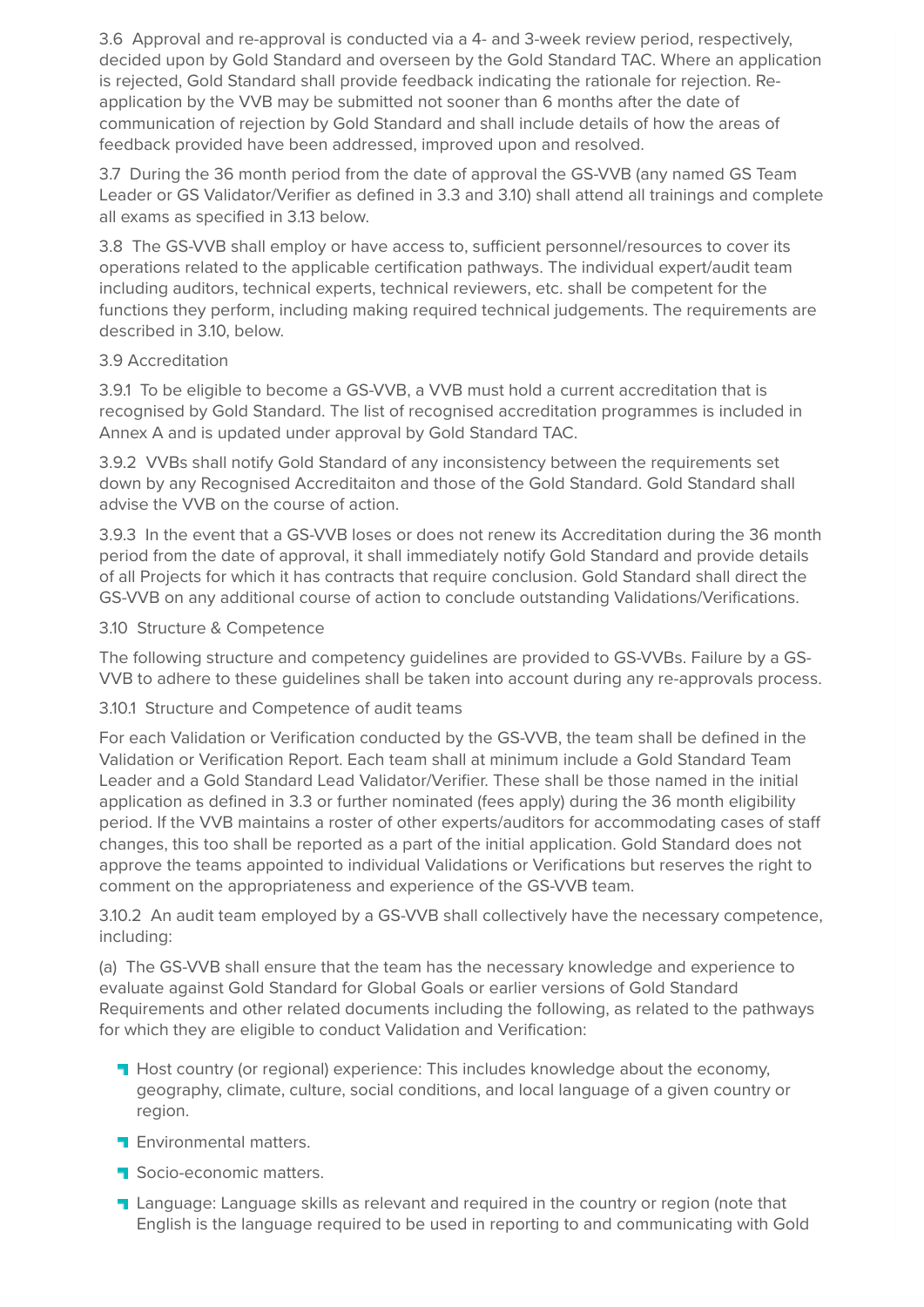Standard).

- (b) The Gold Standard Team Leader competency requirements are defined as:
	- **T** Meet the requirements for Gold Standard Validator/Verifier, below;
	- **H** Have the following knowledge and skills and the ability to apply them to perform validation or verification/certification activities:
		- **T** Knowledge and understanding of applicable Gold Standard Requirements, processes and procedures as required for the Project type and Certification Pathway(s) under Validation or Verification;
		- Planning and making effective use of human resources and managing validation or verification teams;
		- **Planning and organising work effectively and performing it within the agreed time** schedule, to prioritise and focus on matters of significance;
		- **Representing the validation or verification/certification team in communications** with the VVB's clients;
		- **I** Understanding the validation or verification/certification process, leading the team to reach conclusions on all aspects of the validation or verification/certification and complete the validation or verification/certification opinion and report;
		- **Preventing and resolving conflicts.**
- (c) Gold Standard Validator/Verifiers competence, knowledge and skills including:
	- **T** Knowledge and understanding of applicable Gold Standard Requirements, processes and procedures as required for the Project type and Certification Pathway(s) under Validation or Verification
	- **T** Data, information and system auditing techniques and methodologies;
	- **Risk assessment techniques and methodologies;**
	- Data and information sampling techniques and methodologies;
	- **Application of the concepts of materiality and level of assurance;**
	- **T** Collection of information through effective interviewing, listening, observing and reviewing documents, records and data;
	- **T** Verification of the accuracy of collected information, evaluation of the sufficiency and appropriateness of gathered evidence to support validation or verification/certification findings and conclusions;
	- **Preparation of validation or verification/certification opinions and reports.**

#### (d) Competence for technical experts

A technical expert shall have specific knowledge and/or expertise in technical, methodological and sectoral aspects. A technical expert shall be familiar with an VVB's procedures for audit functions and shall have access to an up-to-date set of documented procedures giving relevant instructions and information on the Gold Standard activities.

(e) Competence for technical reviewers

The personnel conducting a technical review shall collectively have the necessary competence, which includes knowledge relevant to the technical area(s) of the Gold Standard activity/product/impact statement being certified.

3.10.3 External Individuals & Subcontracting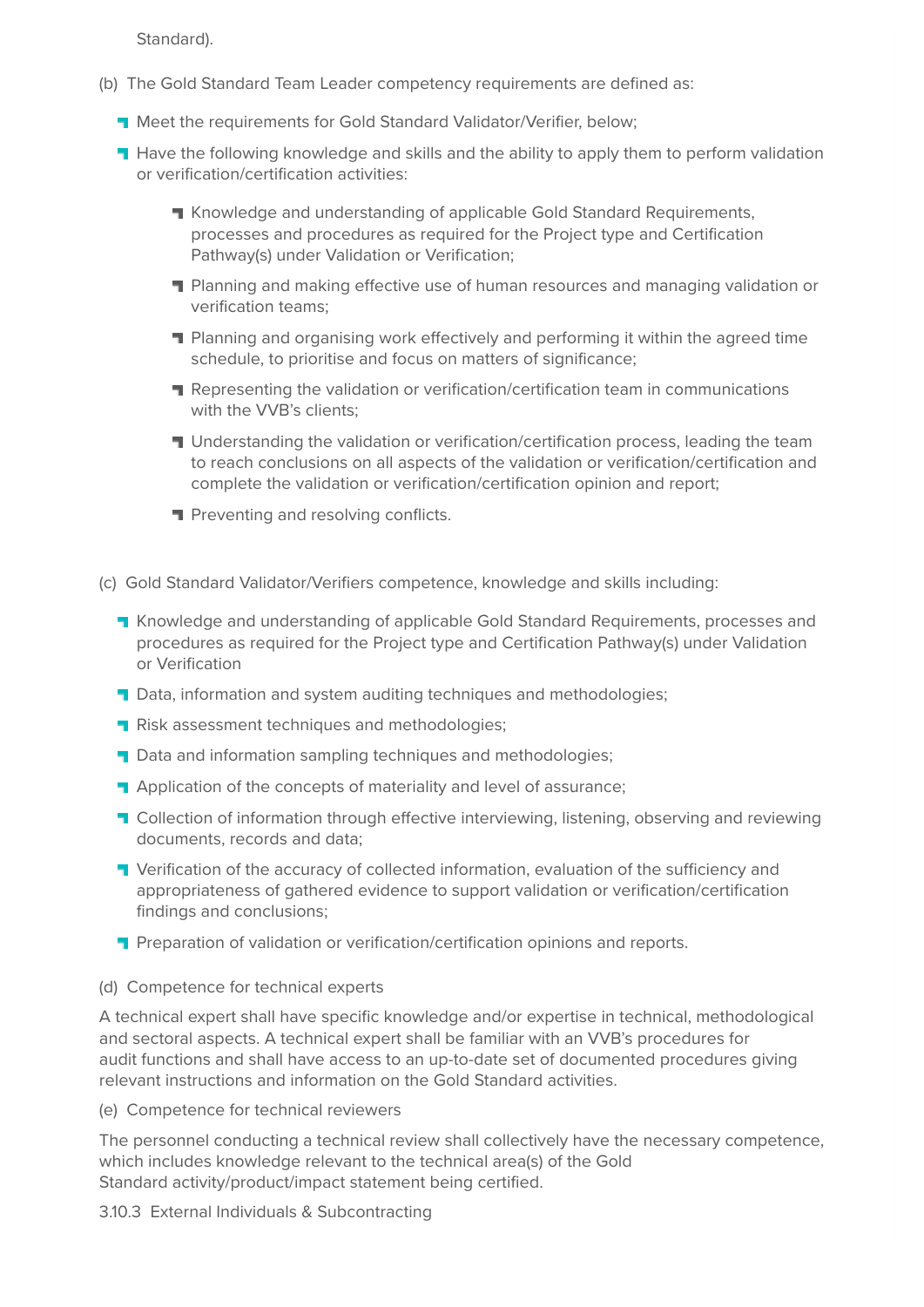(a) GS-VVBs may appoint external individuals (technical experts) to supplement their internal resources. In such cases, the GS-VVB shall establish, document, implement and maintain a procedure for engaging external individuals. This shall require having a written agreement from the external individual to comply with the VVB's applicable policies and procedures. The agreement shall address confidentiality and independence from commercial and other interests. The agreement shall also require the external individual to notify the assurance provider of any existing or prior association with any of the client's activities they may be assigned to audit as well as actual or potential involvement in identification, development or financing of activities. The requirements with respect to competence as defined above, shall also apply to external individuals.

(b) In cases where external individuals are contracted by VVBs for activities other than GHG or activities including certification of new products or Certified SDG Impact statements in addition to GHG, the CV(s) shall be shared by the VVB with the Gold Standard. The VVB shall also obtain and verify a declaration from the individual that there is no Conflict of Interest arising from the individuals appointment and make available to Gold Standard on request.

(c) A VVB may subcontract other legal entities (subcontractors) to provide specific technical expertise to supplement its internal resources. Such technical expertise shall be limited to technical issues related to the activity to be audited. In such cases, the VVB shall establish, document, implement and maintain a procedure for subcontracting. If a contract is made between the VVB and a company/legal entity, even if a one-person company, the technical expertise to be provided to the VVB shall be treated as subcontracting, and the requirements applicable to subcontracting shall apply. The VVB shall evaluate the subcontractor and its personnel to ensure they meet the relevant requirements contained in this document and the VVB's systems. The VVB shall remain responsible for the outcomes of the work carried out by the subcontractor to comply with the requirements specified in the Standard document.

The VVB shall also obtain and verify a declaration from the sub-contractor that there is no Conflict of Interest arising from the appointment and make available to Gold Standard on request.

(d) In cases where external individuals are contracted for activities other than GHG or activities including certification of new products or Certified SDG Impact statements in addition to GHG, details on subcontracting shall be shared with Gold Standard.

#### (e) Individual Experts

For certain certification pathways, individual expert(s) may be sub-contracted by a Project Developer. Such instances are defined in Appendix A. In such cases, the individual shall submit application to Gold Standard for approval (including approval by Gold Standard TAC) prior to entering into any contract to conduct Validation or Verification. The application should include the following:

- **T** CV demonstrating the competency requirements as stated under Section 3.9, AND
- **T** Letter of motivation and that the individual has no financial interest or any other conflict of interest concerning the Project.

The review of the application by Gold Standard will take 4 weeks and is subject to approval by Gold Standard TAC. After this period, the applicant will be informed whether the application has been accepted or not. When feedback is received, the applicant can submit a new application again showing improvement in the application for re-evaluation. Typically, this would include the following scenarios:

- **T** A request for further information or substantiation of the information submitted.
- **T** Assessment findings that the application does not meet the necessary requirements for approval. In this case any subsequent re-application shall demonstrate how any gaps have been improved and resolved.

In some cases, Gold Standard may also recommend experts from its Roster of Experts carrying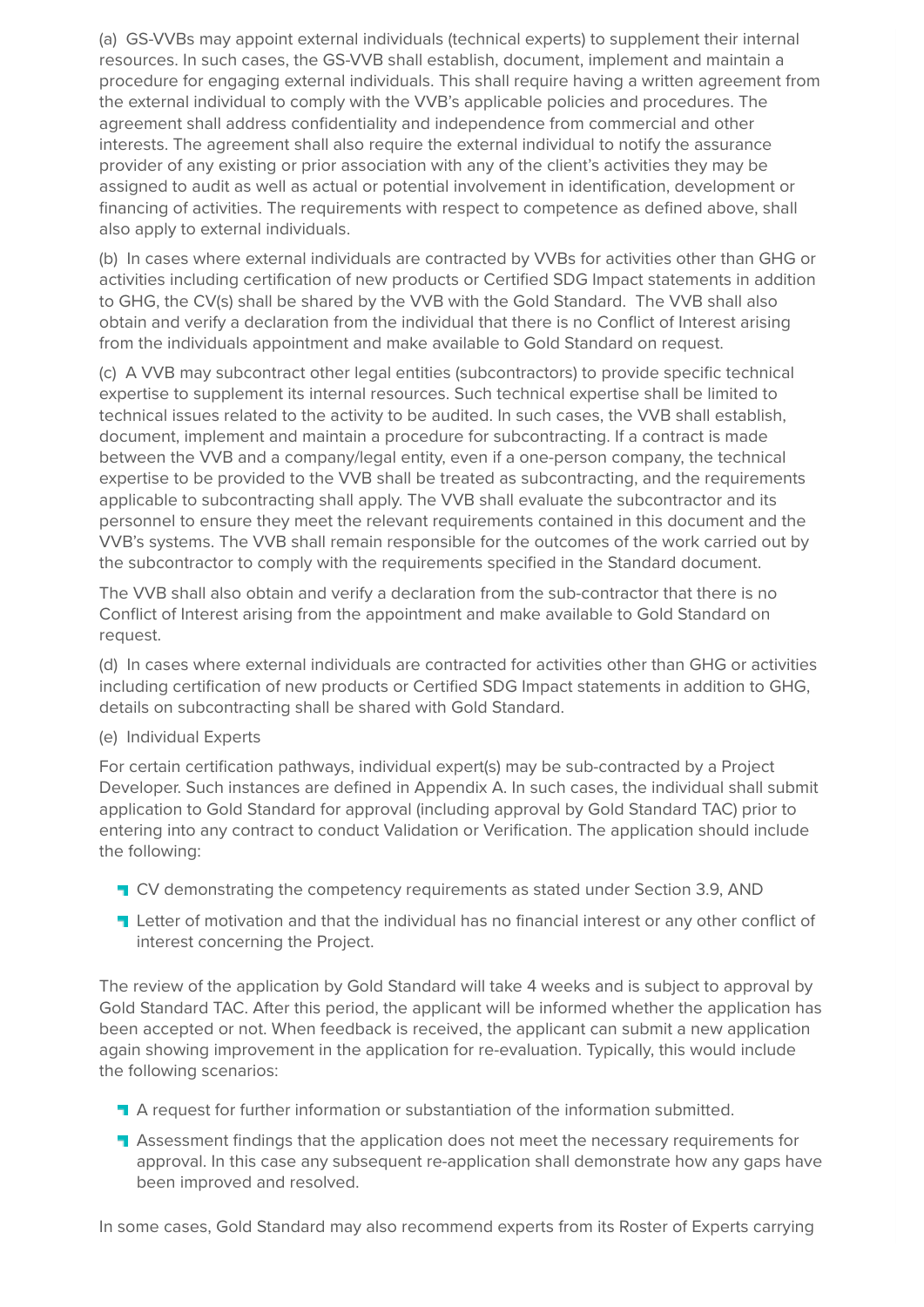the relevant competence and knowledge.

Where an application is rejected by Gold Standard, the Expert shall be provided with feedback/rationale for the rejection. The Expert may re-apply not sooner than six months from the date of rejection and shall demonstrate that the areas of feedback from Gold Standard have been addressed, improved and resolved.

#### 3.11 GS-VVB and individual performance

3.11.1 Gold Standard follows a Performance Management approach, designed to accelerate the development of VVB capabilities and to improve the quality and efficiency of certification services under the Gold Standard for Global Goals. This is made up of the following elements:

- **T** Review of all VVB/individual expert reports submitted to the Secretariat during certification.
- **T** Detailed monitoring of the first 3 to 5 engagements for newly approved VVBs/individual experts, including review of work plans, verification teams, risk assessments, reports and findings.
- **T** Provision of immediate feedback on performance as audit engagements are planned, conducted and concluded.
- **T** Annual review of VVB/individual expert competence and performance based on information gathered across the year, with training and assessment to remedy any performance problems.

3.11.2 Persistent and/or serious problems with the performance of a GS-VVB/individual expert may result in the Gold Standard revoking the VVB's/individual expert's approval or refusing their re-approval.

#### 3.12 Training

3.12.1 All GS-VVBs/individual experts shall participate in all mandatory training and any examination programs provided by Gold Standard. Successful application includes for named GS Team Leaders and GS Validators/Verifiers to attend training and examinations during the 36 month period. In the case of individual experts, only those applicants that have received approval of the application process can undertake training.

#### 3.12.2 Regular trainings

The training will be offered online, every three months. Access to the training material will also be provided as a part of this online training program via electronic link. The electronic link is for individual use only and is non-transferable. The auditors/individual experts shall take at least two trainings per year and also take additional training sessions when new versions of the Standard are released or when relevant updates are made to The Gold Standard rules. In this case, the auditors/individual experts will be notified whenever such trainings are available.

#### 3.12.3 Trainings required to maintain GS approval

In order to maintain the GS approval status, the individual expert/VVB shall ensure that at least one GS Team Leader and one GS Validator/Verifier shall have completed all mandatory training/exams during the approved period. In order to obtain the GS Training Certificate, the GS Team Leader and GS Validator/Verifier/ shall:

- **Attend at least two training programs offered in a year.**
- **T** Where an evaluation (test) is required upon completion of any training program, the individual shall achieve at least a score of 75% or higher in each of the two evaluations (tests).

3.12.4 GS Team Leaders, GS Validator/Verifiers and individual experts who score less than 75% shall take the training again and the subsequent test. If after two tries the threshold competency is not met (75% or higher) then an improvement plan shall be agreed with GS, including a plan to re-take the examination. Failure to complete the agreed plan/examination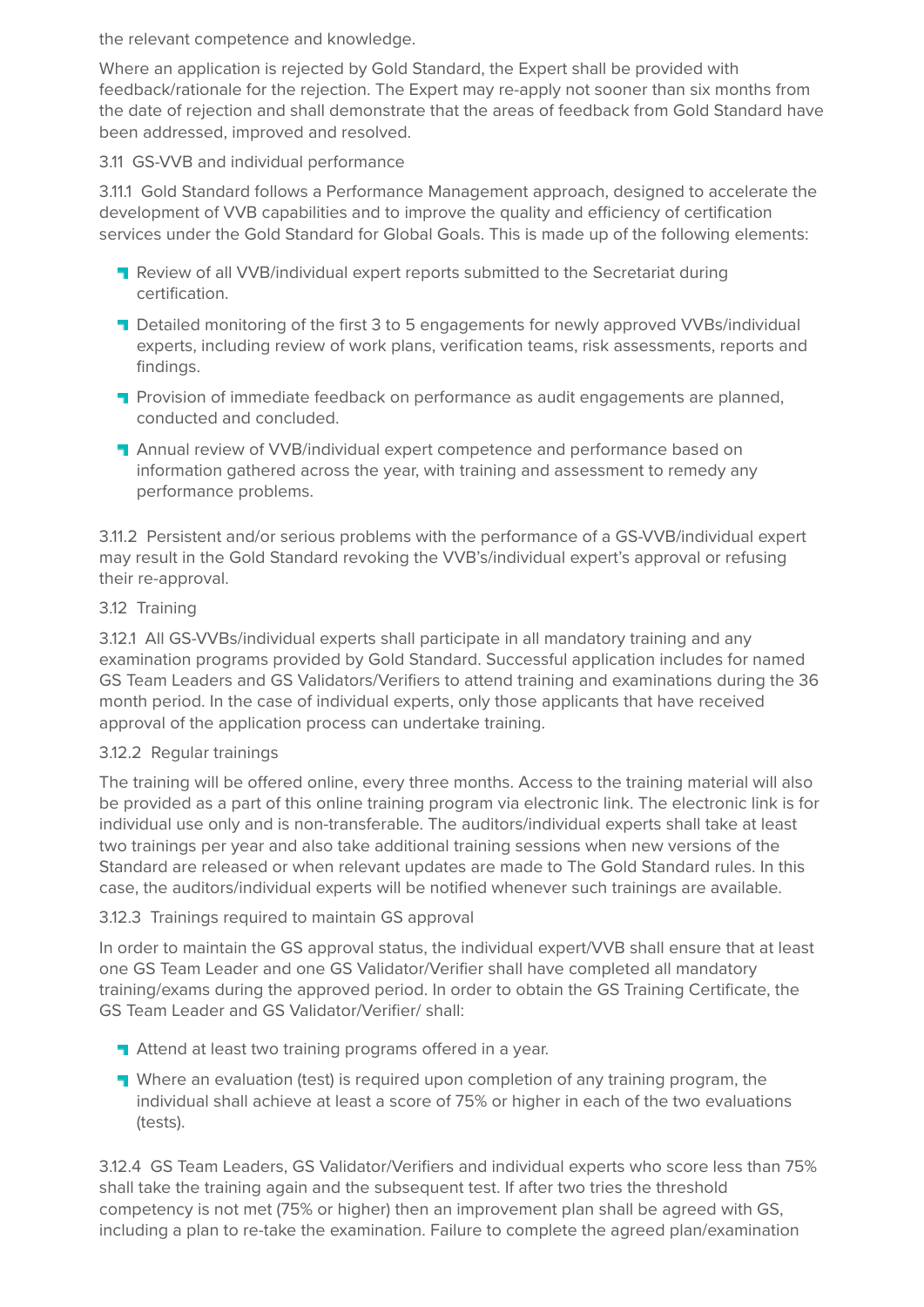shall result in GS status for the Team Leader or Validator/Verifier being removed. Training and examination completion will be monitored per 12 month period.

3.12.5 All training fees are non-refundable.

#### 3.13 Gold Standard Registry

3.13.1 All VVBs seeking to audit Gold Standard activities must establish an account in the Gold Standard Registry before conducting any audits. Likewise, all Project Developers seeking to apply for Gold Standard registration must open an account in the Gold Standard Registry.

3.13.2 All users of the Gold Standard Registry must sign the Terms of Use of the Gold Standard Registry and pay the relevant fee (see Gold Standard fee schedule).

3.14 Grievances, allegations & complaints concerning GS-VVBs/Individuals:

3.14.1 Gold Standard is committed to the open, transparent and fair resolution of all allegations and complaints received against the projects we certify, or against the organisation itself. A stakeholder who has evidence of wrongdoing by a project is strongly encouraged to file a grievance against the project. Stakeholders who believe Gold Standard has not acted in accordance with its core principles of transparency, conservativeness, and local community engagement are also strongly encouraged to file a grievance. Please follow the [procedures](https://www.goldstandard.org/sites/default/files/documents/grievance_policy_2015.pdf) given on the Gold Standard website.

3.14.2 To handle complaints about specific activity with respect to the audit conducted by the VVB, the VVB shall also establish, document, implement and maintain a procedure for receiving, managing, evaluating, and investigating complaints, making decisions on them, and taking appropriate corrections and corrective actions. This procedure shall be publicly available and shall, at minimum, include:

- The contact details of personnel responsible for handling of complaints
- **T** The process for receiving the complaint, gathering and verifying all necessary information for evaluating the validity of the complaint, investigating the complaint and for deciding what actions are to be taken in response to it
- **T** Safeguarding the confidentiality of the complainant and subject of the complaint
- **T** Ensuring that the persons engaged in the complaint handling process are different from those who carried out the audit on the activity
- **T** Keeping the complainant informed of the progress and informing the complainant of the outcome of the investigation and the final notice of the end of the complaints handling process

3.14.3 Within 10 working days of receiving a complaint the VVB shall provide an initial response to the complainant, including an outline of the proposed course of action to follow up on the complaint.

3.14.4 The VVB shall investigate the allegations and specify all proposed actions in response to the complainant within 3 months of receiving the complaint. In cases where the complainant is not satisfied with the decision, the VVB shall inform the complainant that it has the option of making a complaint to Gold Standard.

3.14.5 It shall be ensured by the VVB that appropriate corrections and corrective actions are taken following investigation of the complaint.

# **ANNEX A – GS-APPROVED ACCREDITATION**

The following accreditations are recognised by Gold Standard as part of the eligibility criteria required to become a GS-VVB. Note that certain accreditation provides access to specific certification pathways, as defined in Annex A:

**ISO 14065 for Greenhouse Gas activities accreditation offered under the ANSI-GS**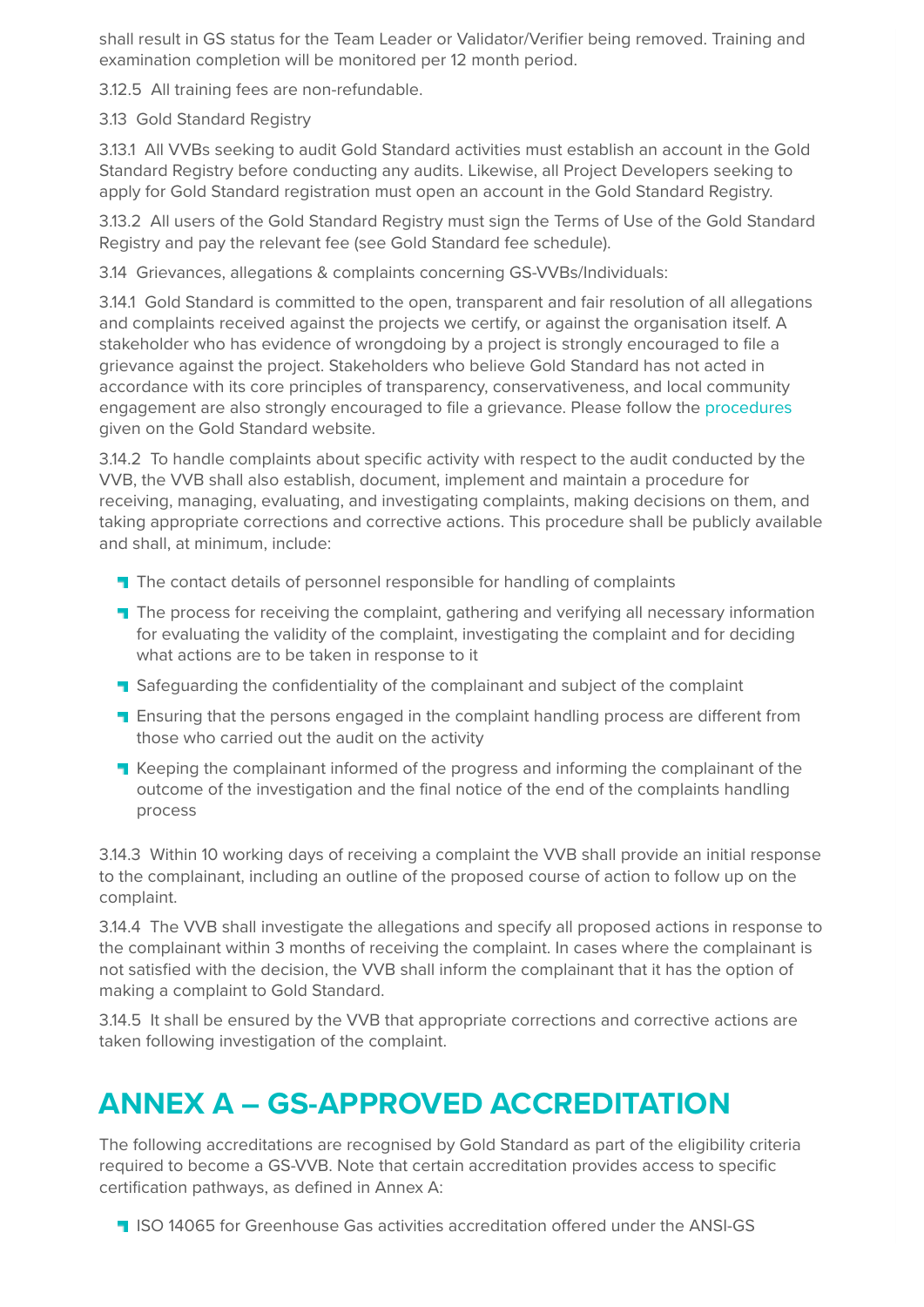Accreditation Program[\[2\]](https://globalgoals.goldstandard.org/101-a-vvbr-gold-standard-validation-verification-body-requirements/#_ftn2)

- **UNFCCC-CDM Accreditation (AIE or DOE status)**
- **ASI FSC Certification Body status**

The following table provides an overview of which GS-VVB pathways are eligible for each Gold Standard Certification pathway. Note that one application may cover several pathways under the same fee, except in the case of LU&F – see the [Gold Standard Fee Schedule](https://globalgoals.goldstandard.org/fees).

| <b>Gold Standard Project</b><br><b>Type/Certification</b><br><b>Pathway</b> | <b>UNFCCC</b><br><b>DOE</b>                           | <b>ANSI 14065</b><br><b>VVB</b>              | <b>ASI FSC</b><br><b>Certification</b><br><b>Body</b> | <b>Gold</b><br><b>Standard</b><br><b>Objective</b><br><b>Observer</b> |
|-----------------------------------------------------------------------------|-------------------------------------------------------|----------------------------------------------|-------------------------------------------------------|-----------------------------------------------------------------------|
| CER Labelling (all project<br>types)                                        | Yes                                                   | <b>No</b>                                    | <b>No</b>                                             | <b>No</b>                                                             |
| <b>Renewable Energy</b><br>Labelling (scope<br>requirements below apply)    | Yes                                                   | Yes                                          | <b>No</b>                                             | <b>No</b>                                                             |
| <b>Gold Standard Micro-scale</b><br>(all Project types)*                    | Yes                                                   | Yes                                          | <b>No</b>                                             | Yes                                                                   |
| <b>Gold Standard Micro-scale</b><br>& Small Holder (LU&F)*                  | <b>No</b>                                             | <b>No</b>                                    | <b>No</b>                                             | Yes                                                                   |
| <b>Gold Standard for</b><br>Sustainable Urban<br>Development                | Yes                                                   | Yes                                          | <b>No</b>                                             | <b>No</b>                                                             |
| <b>Community Services Activity Requirements:</b>                            |                                                       |                                              |                                                       |                                                                       |
| Techonology distribution<br>(cookstove, CFL etc)                            | $Yes - Score^*$<br>3                                  | $Yes -$<br>Scope** 3                         | <b>No</b>                                             |                                                                       |
| <b>Biodigesters</b>                                                         | Yes - Scope<br>13/15/1                                | Yes - Scope<br>6                             | <b>No</b>                                             |                                                                       |
| <b>Renewable Energy</b>                                                     | Yes - Scope 1                                         | Yes - Scope 1                                | <b>No</b>                                             |                                                                       |
| <b>WASH</b>                                                                 | $Yes - Score$<br>3                                    | Yes - Scope<br>3                             | <b>No</b>                                             |                                                                       |
| <b>Other Project Types:</b>                                                 |                                                       |                                              |                                                       |                                                                       |
| <b>Renewable Energy (RE</b><br><b>Activity Requirements)</b>                | Yes - Scope 1                                         | Yes - Scope 1                                | <b>No</b>                                             |                                                                       |
| <b>Waste to Energy</b>                                                      | Yes - Scope<br>13/1<br>(municipal) or<br>15/1 (animal | Yes - Scope<br>1/6<br>(municipal)<br>Scope 5 | <b>No</b>                                             |                                                                       |